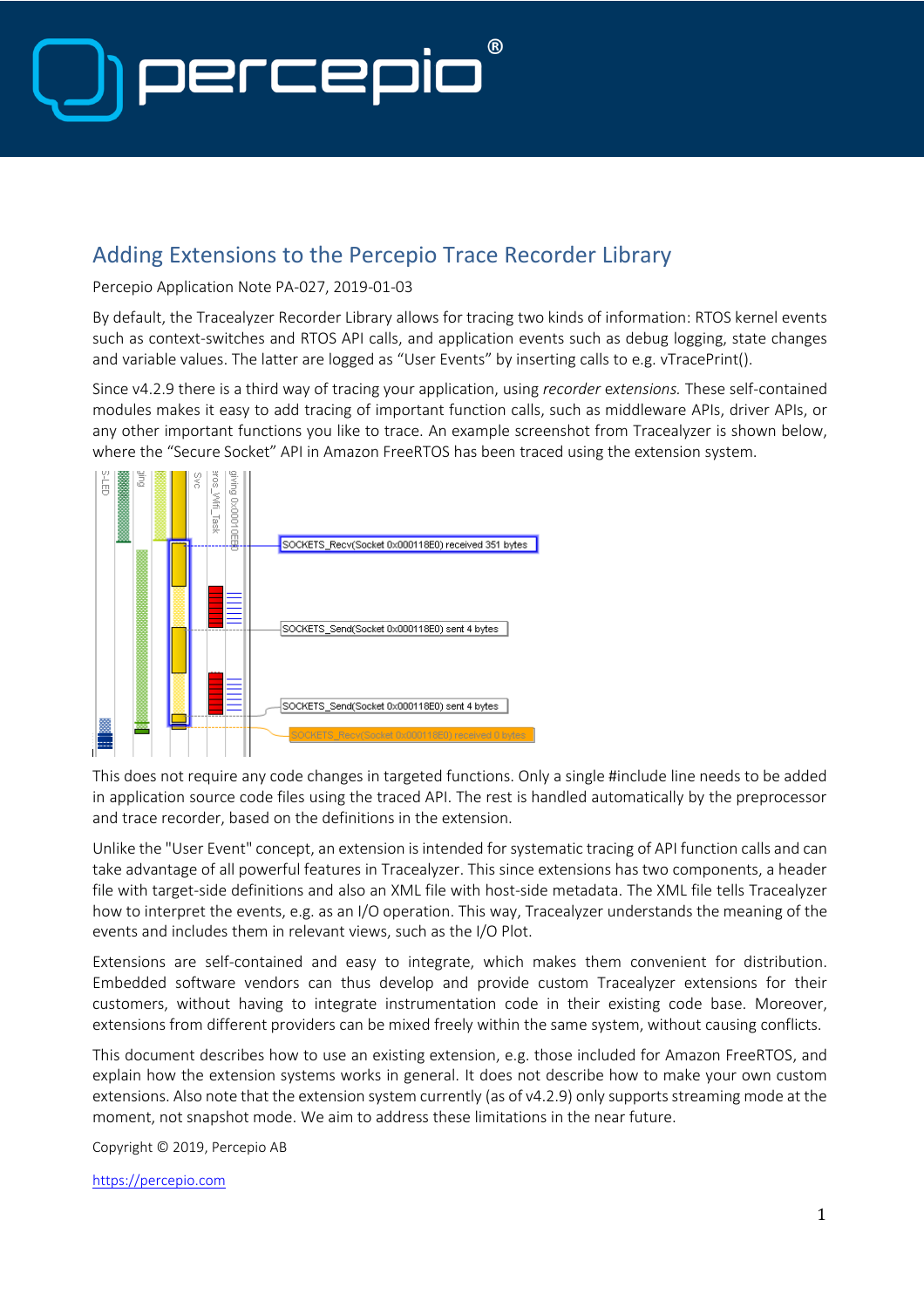# $(R)$ Dercer

### Quick Guide for the Amazon FreeRTOS Extensions

This assumes you have integrated the trace recorder library as described in the Tracealyzer User Manual, configured for streaming mode, and that you are using Tracealyzer v4.2.9 or later.

Tracealyzer includes two example extensions for Amazon FreeRTOS, allowing for tracing calls to some of the functions in aws secure sockets.h (SOCKETS Connect, SOCKETS Send, SOCKETS Recv) and aws wifi.h (WIFI\_On, WIFI\_Off, WIFI\_ConnectAP). These extension files are already in the right directories.

To enable this tracing for Amazon FreeRTOS, follow these steps:

- 1. Open include/trcExtensions.h and set TRC\_CFG\_EXTENSION\_COUNT to 2.
- 2. Search for all files containing #include "aws\_secure\_sockets.h" or #include "aws\_wifi.h."
- 3. In these files, add #include "trcExtensions.h" as illustrated below, *except for* in the .c files containing the targeted functions, i.e. aws\_secure\_sockets.c and aws\_wifi.c. Do not change those.

```
#include ...
#include "aws_secure_sockets.h" /* The traced API */<br>#include "trcExtensions.h" /* Should be after,
                                                  /* Should be after, or last */
```
- 4. Recompile your code and run a Tracealyzer recording in streaming mode. The new function call events should now appear in the trace.
- 5. In case you get compiler errors about "duplicate definitions" or similar, you have most likely included trcExtensions.h also in aws\_secure\_sockets.c or aws\_wifi.c (or in a header file they include). Remove those includes in that case. See "How it Works" for an explaination.

The include of "trcExtensions.h" can remain in the code base, if desired. This since the trace wrapper functions are available even if the tracing is disabled, but are then only calling the original function and will probably be eliminated by compiler optimizations.

#### Using Extensions in General

This is a more general guide, that should be used if you wish to use other extensions than the included examples for Amazon FreeRTOS. The Amazon FreeRTOS extensions are however used as example.

This assumes you have integrated the trace recorder library as described in the Tracealyzer User Manual, configured for streaming mode, and that you are using Tracealyzer v4.2.9 or later.

An extension consists of two files, an extension header file (e.g. "aws\_secure\_sockets.tzext.h") and an XML file for the Tracealyzer host application (e.g. "aws secure sockets-v1.0.0.xml"). The header files for the Amazon FreeRTOS extensions are found in the recorder's include directory, and the corresponding XML files are found in the "Tracealyzer 4/cfg" directory.

The central point of the extension system is the header file trcExtensions.h, that may include up to four extensions header files, as well as the overall settings for the extension system.

Note that the limitation to four (4) extensions does not limit the number of functions that can be traced, as each extension can cover an arbitrary number of functions.

To enable one or several predefined extensions, follow these steps:

1. Update trcExtensions.h with respect to the following definitions:

Copyright © 2019, Percepio AB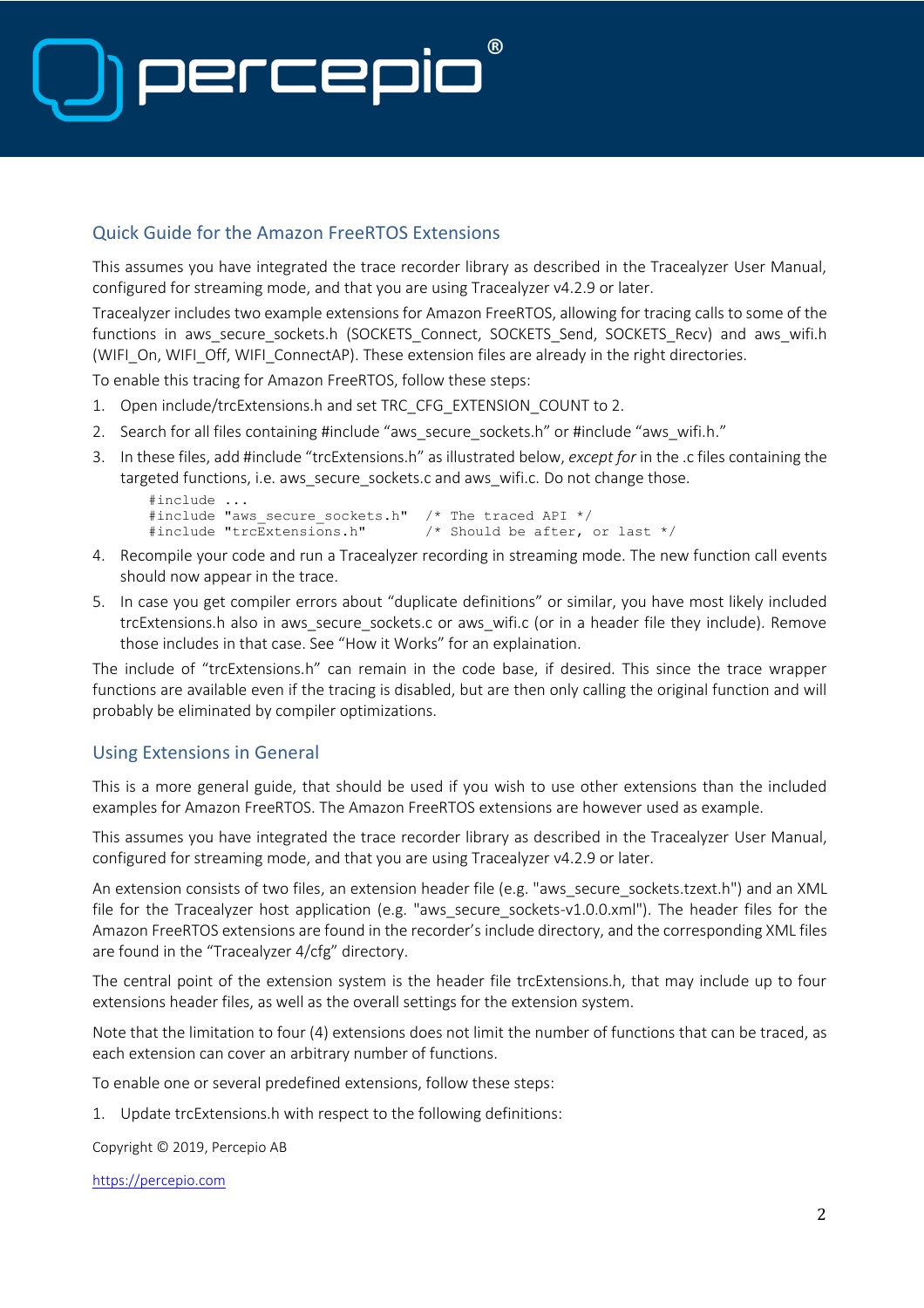

- 1.1. TRC\_CFG\_EXTENSION\_COUNT: The number of extensions to enable. This is 0 by default, indicating that no extensions are enabled. Setting this to 2 will enable extension 1 and 2, i.e. those defined in TRC\_EXT1\_HEADER and TRC\_EXT2\_HEADER. Maximum value is 4.
- 1.2. TRC\_CFG\_EXT\_MAX\_NAME\_LEN: The number of bytes to reserve for each extension name in the trace header. It is important that this is large enough to accommodate the longest extension name in use. The extension name is given by the …NAME definition in the extension header.
- 1.3. For each extension you like to use, update:
	- 1.3.1. TRC\_EXT<n>\_HEADER: The extension header file name for the *n*th extension you want to include, for example "aws secure sockets.tzext.h".
	- 1.3.2. TRC\_EXT<n>\_PREFIX: The Extension Prefix of the *n*th extension header file you want to include. This is the first part of the definition names in the extension header file (e.g. TRC\_EXT\_SOCKETS).
- 2. Add #include "trcExtensions.h" in all .c files calling the API. This must be placed *after* the #include lines of the traced API(s). We recommend to always place the #include "trcExtensions.h" line as the last #include in the file.

```
#include ...
#include "aws secure sockets.h" /* The traced API */
#include "trcExtensions.h" /* Should be after, or last */
```
- 3. Verify that the extension's corresponding XML file is found in the "Tracealyzer 4/cfg" folder. Also doublecheck that the file name matches the NAME and VERSION definitions in extension header.
- 4. Recompile your code, run a Tracealyzer session and the calls now appear in the trace.

The include of "trcExtensions.h" can remain in the code base, if desired. This since the trace wrapper functions are available even if the tracing is disabled, but are then only calling the original function and will probably be eliminated by compiler optimizations.

#### How it Works

An extension is typically made for a specific API, i.e. a group of related functions, such as a device driver or middleware library, or a specific module of your application. As mentioned, each extension is defined by two files; the extension header file that defines the target-side tracing, and the host-side XML file with metadata that defines how Tracealyzer should interpret the data.

The automatic function tracing relies on preprocessor definitions in the extension header file, that redefines the selected function names to instead refer to a corresponding *trace wrapper function*. In the below illustration, the dashed line shows how the code appears to work, i.e. a direct call from *application.c* to *api.c*. The thinner solid lines shows what actually happens. By including "trcExtensions.h", the compiler's preprocessor will change all references of *api\_func* to the corresponding trace wrapper function, *api\_func\_\_trace*. This is a small inline function defined in the extension header file, with the same declaration as the original function but with a suffix ("\_trace") added to the name.

The trace wrapper function calls the trace recorder library to store an event about the call, and also the original function. Any return value is propagated back, which makes it functionally transparent.

Copyright © 2019, Percepio AB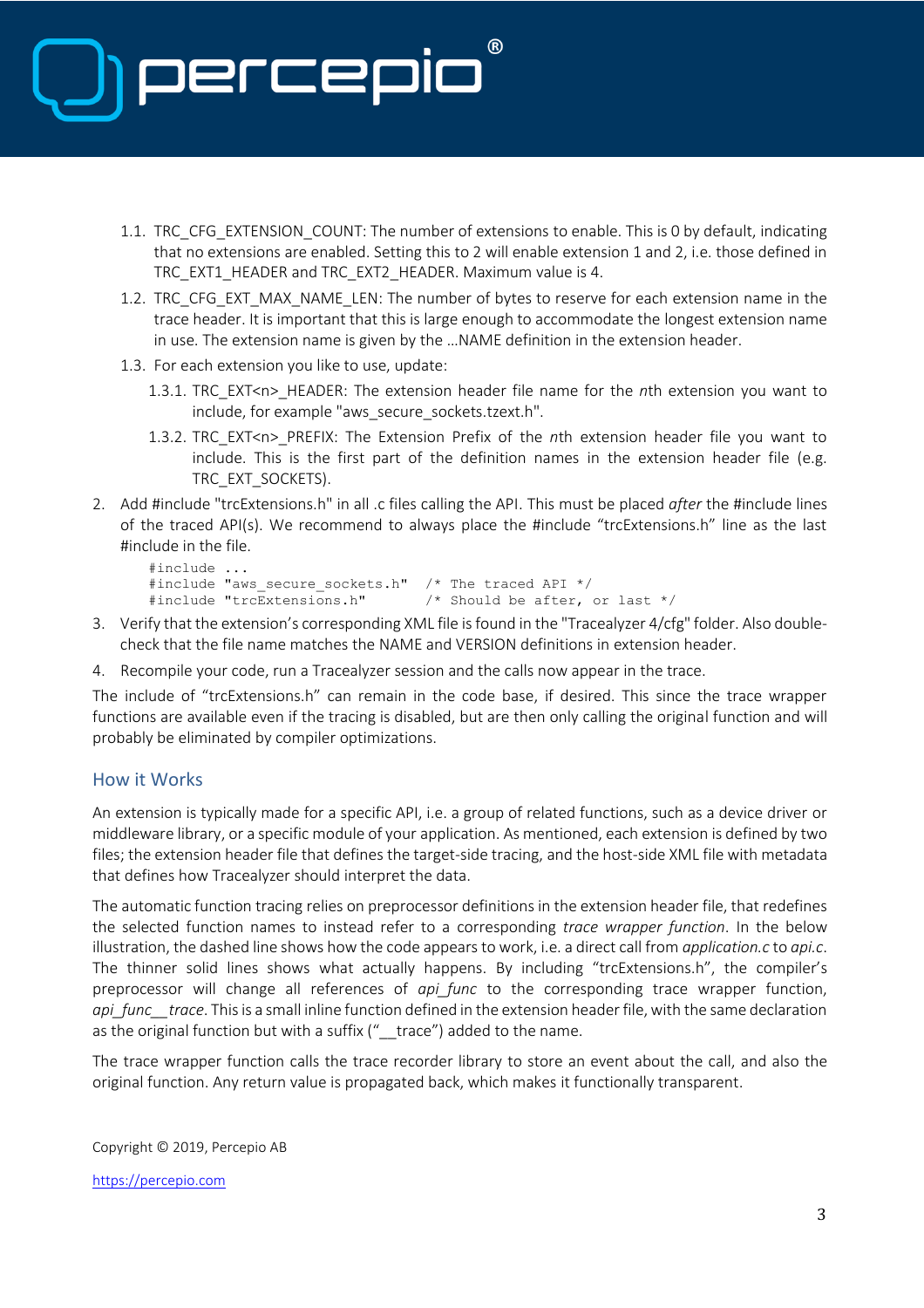# **(R)** DELCEI



This works for regular function calls and also for function pointers/callbacks, since the initialization of the function pointer is also affected by the redefinition. And since the traced function is not modified, this even works with binary libraries and assembly functions.

The include of "trcExtensions.h" can remain in the code base, if desired. This since the trace wrapper functions are available even if the tracing is disabled, but are then only calling the original function and will probably be eliminated by compiler optimizations.

The extension system adds metadata to the trace header about the extensions used, such as the extension names and version numbers. This allows Tracealyzer to find the right XML files, with additional information such as symbolic event names and semantic information about the events, e.g. specifying that an event is an I/O operation, or a memory allocation. Tracealyzer expects to find the XML files in the Tracealyzer 4/cfg directory and the XML file name is expected to follow this following pattern:

```
<NAME>-v<VERSION_MAJOR>.<VERSION_MINOR>.<VERSION_PATCH>.xml
```
This versioning allows you to create multiple version of an extension and ensure that Tracealyzer uses the right XML definitions, even if viewing old traces recorded with earlier versions of the API/extension.

Extensions from different providers can be mixed in any order and combination, without conflicting event codes. This since the event codes are not hard-coded absolute values, like for the kernel events, but instead relative to a base code of each extension. The base code is set automatically by the preprocessor in compile time, based on the previously included extensions, and is included in the trace header so Tracealyzer can resolve them.

#### Known Limitations

The main limitation of this approach is that the function call redefinitions only works when the caller and callee are in different source files. It is possible to trace calls within the same file, but this may requires additional code changes, as described in the below section.

Copyright © 2019, Percepio AB